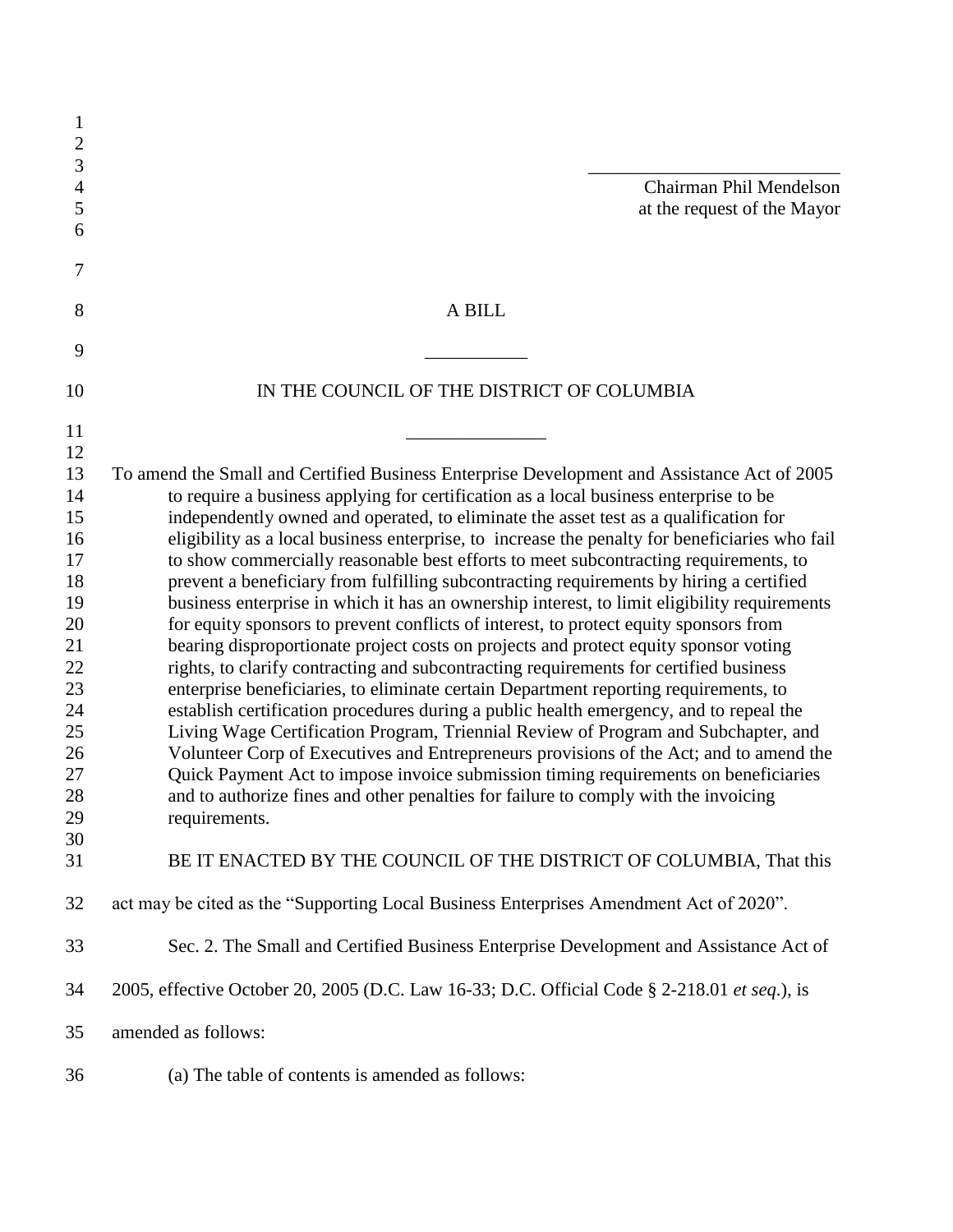| 37 | (1) The section designation for section 2315 is amended to read as follows:                     |
|----|-------------------------------------------------------------------------------------------------|
| 38 | "Sec. 2315. Living Wage Certification Program. [Repealed]".                                     |
| 39 | (2) The section designation for section 2337 is amended to read as follows:                     |
| 40 | "Sec. 2337. Local business enterprise with its principal office located in an enterprise        |
| 41 | zone.".                                                                                         |
| 42 | (3) The section designation for section 2346 is amended to read as follows:                     |
| 43 | "Sec. 2346. Performance and subcontracting requirements for government-assisted                 |
| 44 | projects; subcontracting plans.".                                                               |
| 45 | (4) A new section designation is added to read as follows:                                      |
| 46 | "Sec. 2361a. Certificate of registration during a public health emergency.".                    |
| 47 | (5) The section designation for section 2367 is amended to read as follows:                     |
| 48 | "Sec. 2367. Establishment of the Volunteer Corp of Executives and Entrepreneurs.                |
| 49 | [Repealed]".                                                                                    |
| 50 | (6) The section designation for section 2371 is amended to read as follows:                     |
| 51 | "Sec. 2371. Triennial review of program and subchapter. [Repealed]".                            |
| 52 | (b) Section 2302 (D.C. Official Code $\S$ 2-218.02) is amended as follows:                      |
| 53 | $(1)$ A new paragraph $(8A)$ is added to read as follows:                                       |
| 54 | "(8A) "Equity sponsor" means a small investor as defined in paragraph (16A) of                  |
| 55 | this subsection, a disadvantaged investor as defined in paragraph (5A) of this subsection, or a |
| 56 | certified equity participant as defined in paragraph (1F) of this subsection.".                 |
| 57 | $(2)$ A new paragraph $(10A)$ is added to read as follows:                                      |
| 58 | "(10A) "Independently owned and operated" means, with respect to a business,                    |
| 59 | that the ownership interests, management, and operation of the business are not subject to      |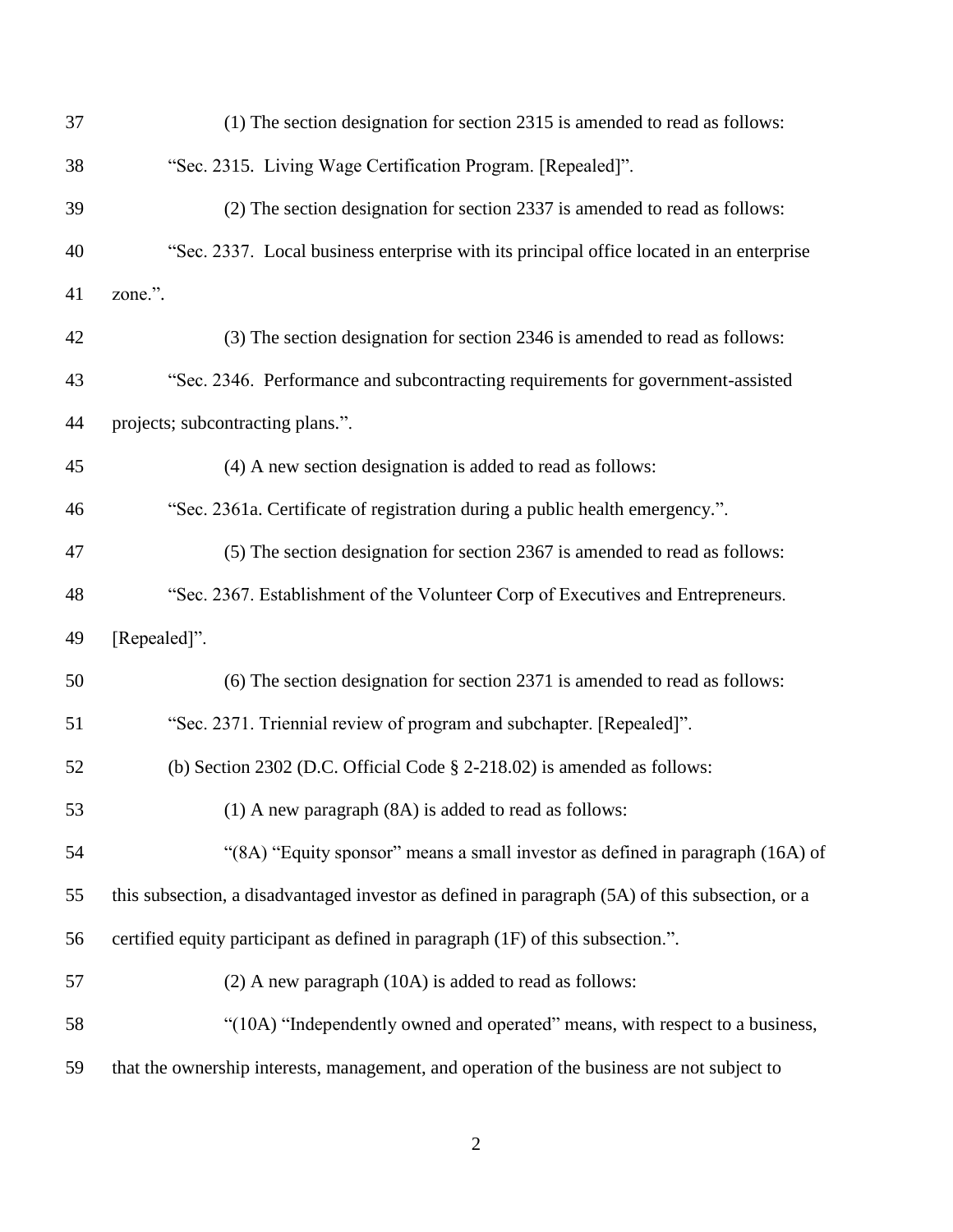| 60 | control, restriction, modification, or limitation by a person with no formal role in the operation of |
|----|-------------------------------------------------------------------------------------------------------|
| 61 | the business. A business shall be rebuttably presumed not to be independently owned and               |
| 62 | operated if:                                                                                          |
| 63 | "(A) A person with no formal role in the operation of the business owns or                            |
| 64 | controls 50% or more of the voting stock; or                                                          |
| 65 | "(B) One or more owners, general partners, directors, officers, or members                            |
| 66 | of another business controls or has the power to control or influence the day-to-day operations of    |
| 67 | the business, the business's board of directors, or owner of the applicant business.".                |
| 68 | $(3)$ Paragraph $(11)$ is amended to read as follows:                                                 |
| 69 | "(11) "Joint venture" means a business arrangement in which 2 or more persons                         |
| 70 | combine their property, capital, efforts, skills, or knowledge to carry out a single project.".       |
| 71 | (4) Paragraph (13A) is amended to read as follows:                                                    |
| 72 | "(13A) "Material change" means a change in:                                                           |
| 73 | "(A) The business's ownership;                                                                        |
| 74 | "(B) The address of the business's principal office;                                                  |
| 75 | $C$ ) The business's size, if the business is certified as a small business                           |
| 76 | enterprise; and                                                                                       |
| 77 | "(D) Any other characteristic of the business that affects whether the                                |
| 78 | business continues to qualify for certification under a CBE category under which the business         |
| 79 | enterprise is certified.".                                                                            |
| 80 | (5) New paragraphs (13A-1) and (13A-2) are added to read as follows:                                  |
| 81 | "(13A-1) "Person" means any individual, firm, partnership, general partner of a                       |
| 82 | partnership, limited liability company, registered limited liability partnership, foreign limited     |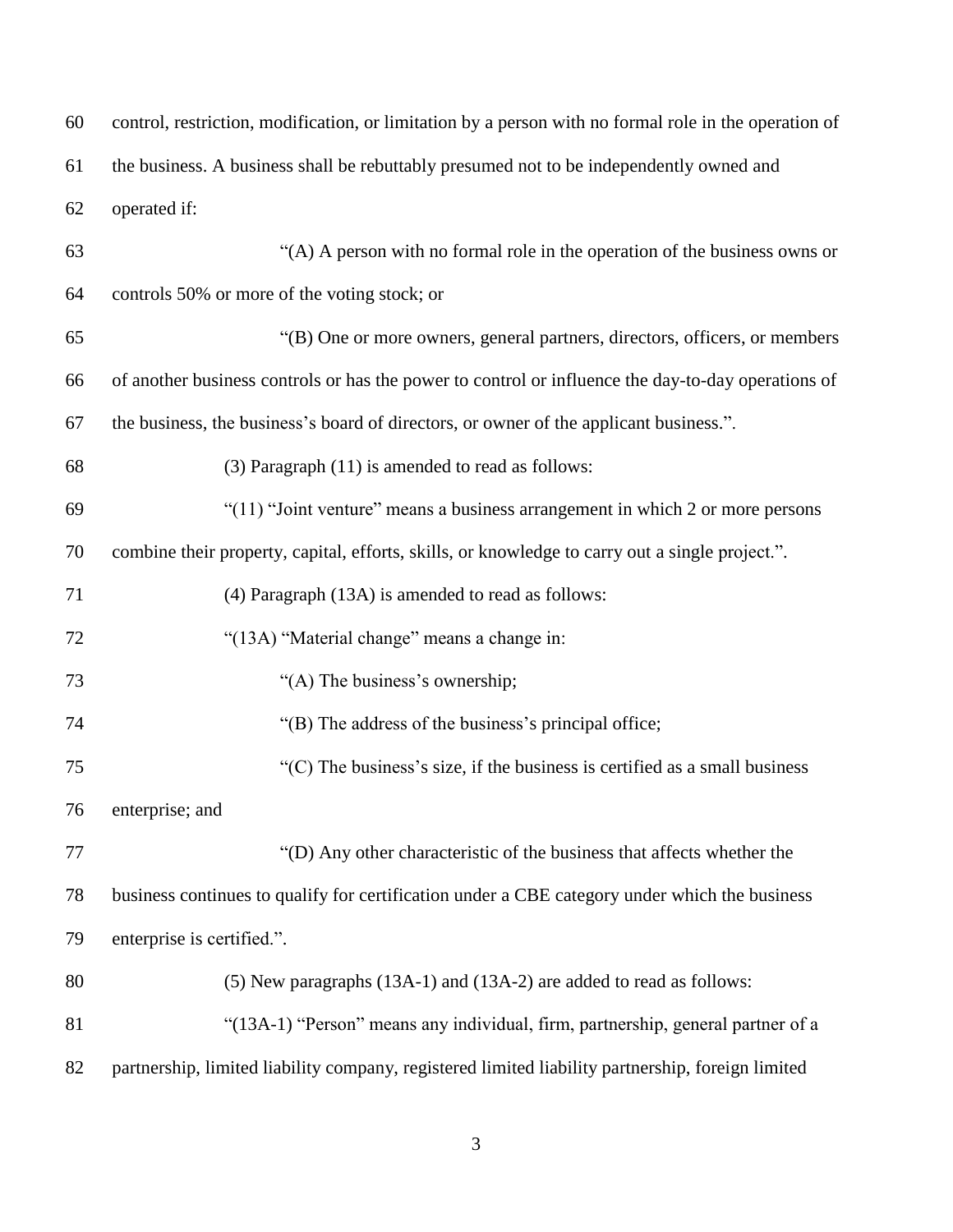| 83  | liability partnership, association, corporation, unincorporated business, company, syndicate,     |
|-----|---------------------------------------------------------------------------------------------------|
| 84  | estate, trust, business trust, trustee, trustee in bankruptcy, receiver, executor, administrator, |
| 85  | assignee, fiduciary, or organization of any kind.".                                               |
| 86  | "(13A-2) "Principal office" means the location where                                              |
| 87  | the central operational, financial, and recordkeeping functions of the business occur.".          |
| 88  | (c) Section 2315 (D.C. Official Code $\S$ 2-218.15) is repealed.                                  |
| 89  | (d) Section 2331 (D.C. Official Code $\S$ 2-218.31) is amended as follows:                        |
| 90  | $(1)$ A new paragraph $(1A)$ is added to read as follows:                                         |
| 91  | "(1A) Is independently owned and operated, or owned and operated by a certified                   |
| 92  | business enterprise;".                                                                            |
| 93  | $(2)$ Paragraph $(2A)$ is amended as follows:                                                     |
| 94  | (A) Subparagraph (B) is amended by striking the semicolon and inserting                           |
| 95  | the phrase "; or" in its place.                                                                   |
| 96  | (B) Subparagraph (C) is repealed.                                                                 |
| 97  | (e) Section 2332 (D.C. Official Code § 2-218.32) is amended as follows:                           |
| 98  | (1) Subsection (a) is amended as follows:                                                         |
| 99  | (A) Paragraph $(1)(A)$ is amended by striking the semicolon and inserting                         |
| 100 | the phrase "; and" in its place.                                                                  |
| 101 | (B) Paragraph (2) is repealed.                                                                    |
| 102 | $(C)$ Paragraph $(3)(A)$ is amended to read as follows:                                           |
| 103 | "(A) Meets the definition of a small business concern under section $3(a)$ of                     |
| 104 | the Small Business Act, approved July 18, 1958 (72 Stat. 863; 15 U.S.C. § 632(a)); or".           |
| 105 | (2) Subsections (b) and (c) are repealed.                                                         |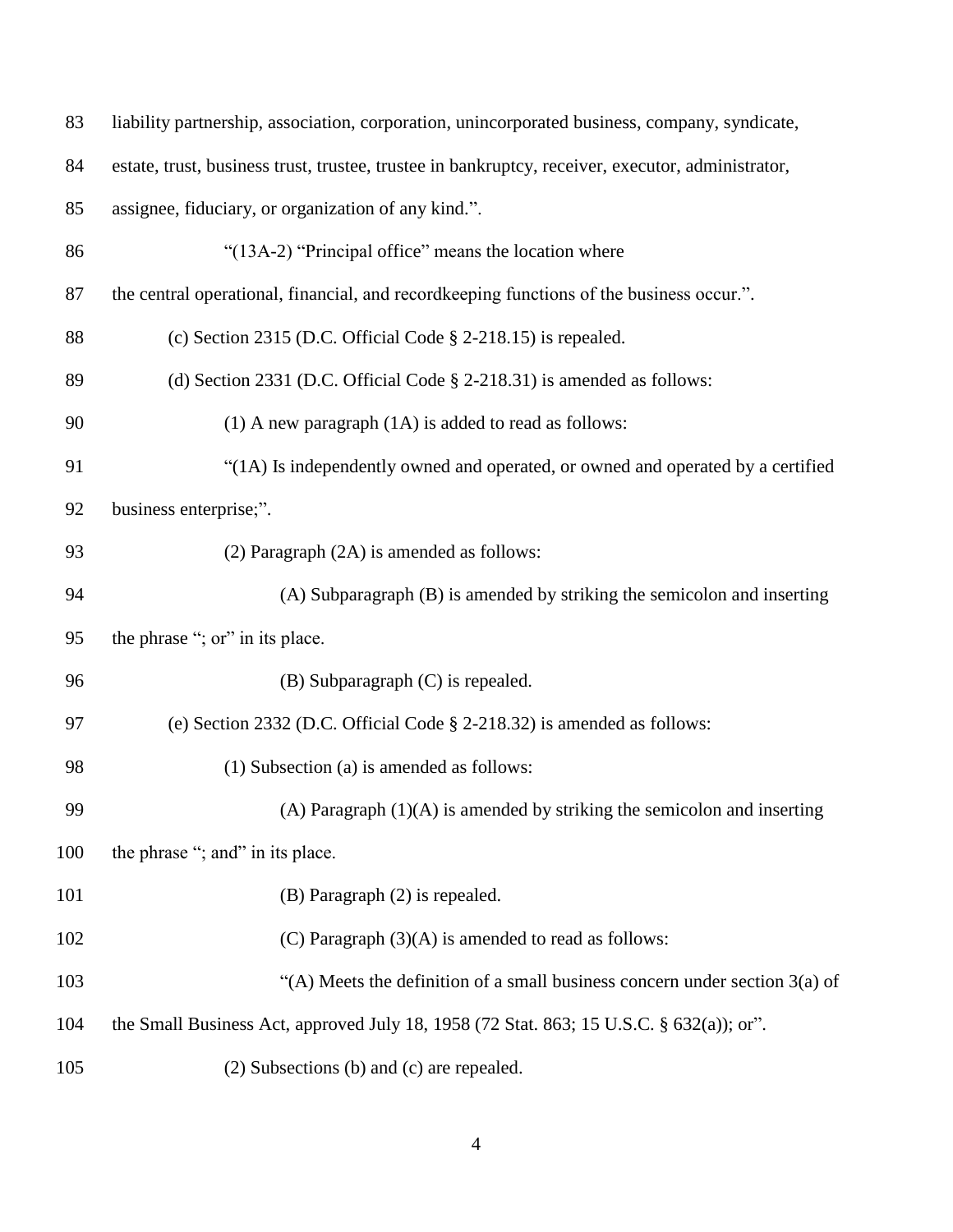| 106 | (f) Section 2333 (D.C. Official Code § 2-218.33) is amended as follows:                                  |
|-----|----------------------------------------------------------------------------------------------------------|
| 107 | (1) Subsection (a) is amended as follows:                                                                |
| 108 | (A) Paragraph (1) is amended to read as follows:                                                         |
| 109 | "(1) Owned by, and its management and daily operations are under the control of,                         |
| 110 | an individual who is, or a majority of individuals who are, economically disadvantaged; and".            |
| 111 | (B) Paragraph $(2)(A)$ is amended by striking the phrase "; or" and                                      |
| 112 | inserting a period in its place.                                                                         |
| 113 | (2) Subsection (b) is repealed.                                                                          |
| 114 | (g) Section 2337 (D.C. Official Code $\S$ 2-218.37) is amended to read as follows:                       |
| 115 | "Sec. 2337. Local business enterprise with its principal office located in an enterprise                 |
| 116 | zone.                                                                                                    |
| 117 | "A local business enterprise shall be eligible for certification as a local business                     |
| 118 | enterprise with its principal office located in an enterprise zone if its principal office is located in |
| 119 | an enterprise zone as defined by section $2302(8)$ .".                                                   |
| 120 | (h) Section 2338 (D.C. Official Code $\S$ 2-218.38) is amended as follows:                               |
| 121 | (1) Paragraph (2) is amended by striking the semicolon and inserting the phrase ";                       |
| 122 | and" in its place.                                                                                       |
| 123 | (2) Paragraph (3) is amended by striking the phrase "; and" and inserting a period                       |
| 124 | in its place.                                                                                            |
| 125 | (3) Paragraph (4) is repealed.                                                                           |
| 126 | (i) Section 2346 (D.C. Official Code $\S$ 2-218.46) is amended as follows:                               |
| 127 | (1) The section heading is amended by striking the phrase "construction and non-                         |
| 128 | construction contracts" and inserting the phrase "government-assisted projects" in its place.            |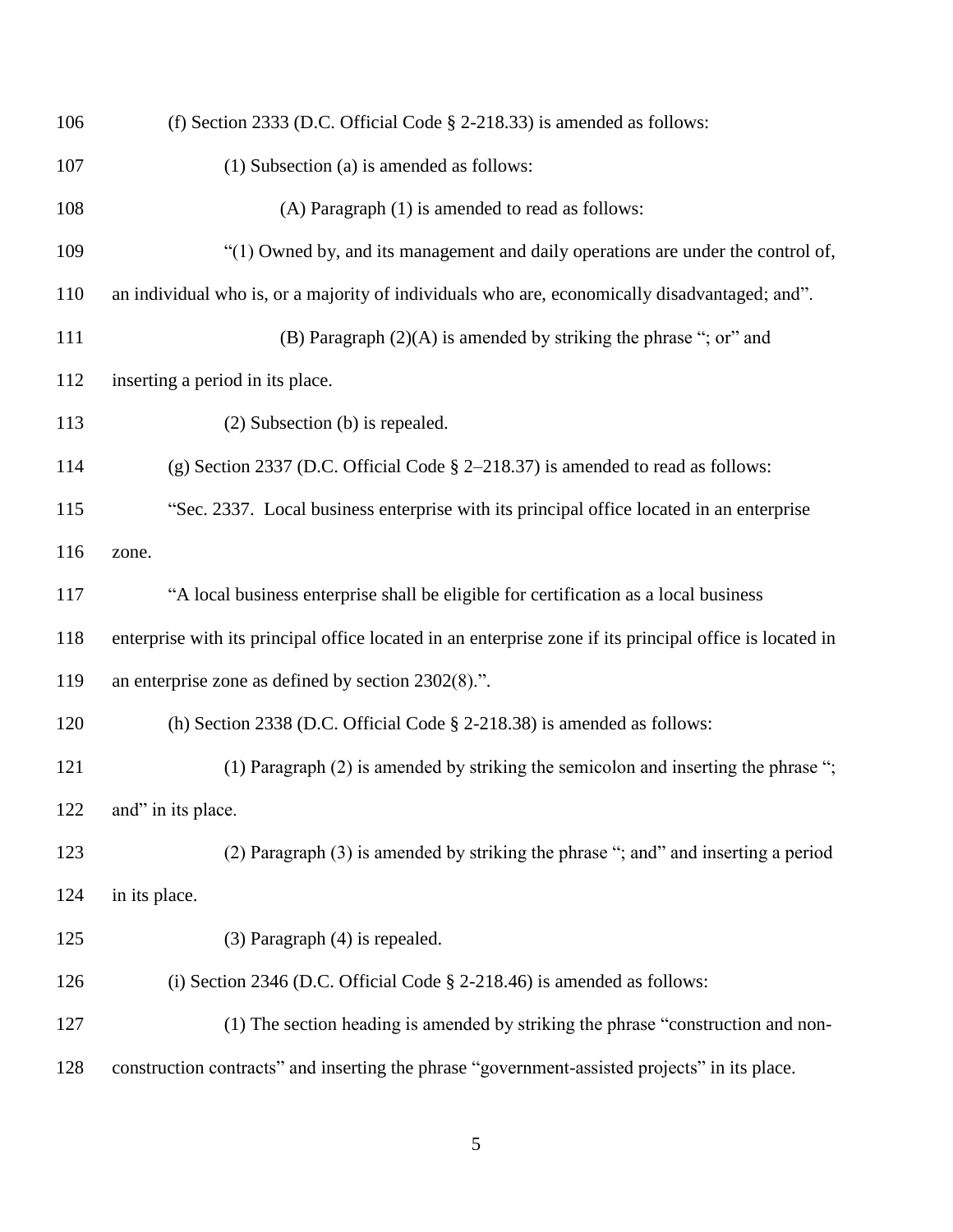| 129 | (2) Subsection (a) is amended as follows:                                                       |
|-----|-------------------------------------------------------------------------------------------------|
| 130 | (A) Paragraph (3) is amended to read as follows:                                                |
| 131 | " $(3)$ A local business enterprise is not subject to the requirements in paragraph $(1)$       |
| 132 | or $(2)$ of this subsection.".                                                                  |
| 133 | (B) A new paragraph (4) is added to read as follows:                                            |
| 134 | "(4) For the purposes of this section, acquisition costs and related financing fees             |
| 135 | shall not count toward the total dollar volume of a government-assisted project.".              |
| 136 | (3) Subsection (b) is amended as follows:                                                       |
| 137 | (A) Paragraph $(1)(A)$ is amended to read as follows:                                           |
| 138 | " $(A)(i)$ This paragraph applies to each contract for a government-assisted                    |
| 139 | project for which a certified business enterprise was selected as a beneficiary and was:        |
| 140 | "(I) Granted points or a price reduction pursuant to section                                    |
| 141 | 2343 of this act; or                                                                            |
| 142 | "(II) Selected through a set-aside program under this                                           |
| 143 | subpart.                                                                                        |
| 144 | "(ii) If the contract for the government-assisted project is valued at                          |
| 145 | or over \$1 million:                                                                            |
| 146 | "(I) The certified business enterprise shall perform at least                                   |
| 147 | 35% of the work on the contract with its own organization and resources; and                    |
| 148 | "(II) If the certified business enterprise subcontracts, at                                     |
| 149 | least 35% of the dollar volume of the overall subcontract shall be subcontracted with certified |
| 150 | business enterprises.                                                                           |
| 151 | "(iii) If the project is valued at less than \$1 million:                                       |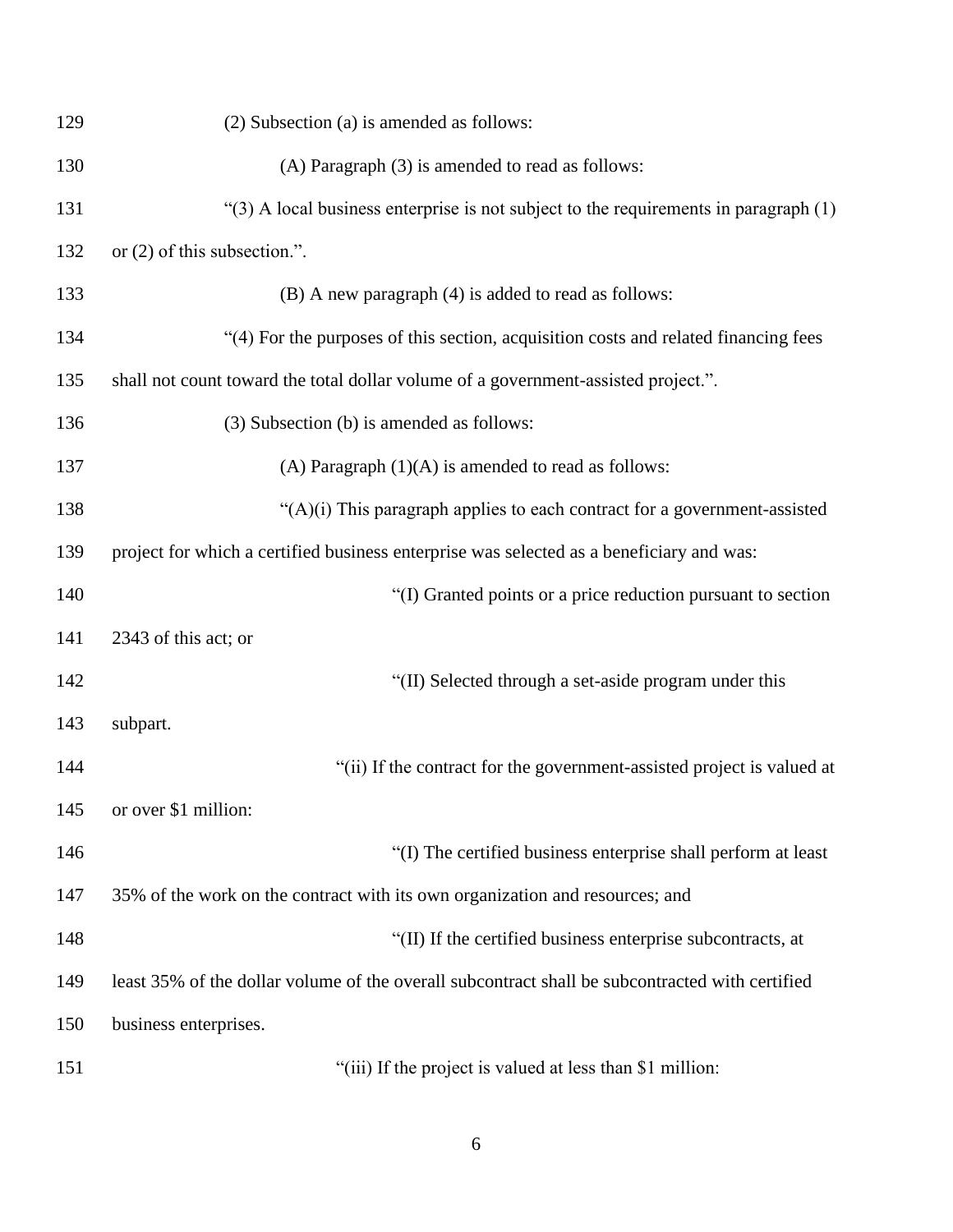| 152 | "(I) The certified business enterprise shall perform at least                                       |
|-----|-----------------------------------------------------------------------------------------------------|
| 153 | 50% of the work on the contract with its own organization and resources; and                        |
| 154 | "(II) If the certified business enterprise subcontracts, at                                         |
| 155 | least 35% of the dollar volume of the overall subcontract shall be subcontracted with certified     |
| 156 | business enterprises.".                                                                             |
| 157 | (B) Paragraph $(2)(A)$ is amended to read as follows:                                               |
| 158 | "(A) For each government-assisted project for which a certified joint                               |
| 159 | venture is selected as a beneficiary and is granted points or a price reduction pursuant to section |
| 160 | 2343 of this act, selected through a set-aside program under this subpart, or conferred a           |
| 161 | procurement preference for being a certified business enterprise:                                   |
| 162 | "(i) Each certified business enterprise holding a majority or                                       |
| 163 | minority interest in the certified joint venture shall, with its own organization and resources,    |
| 164 | perform a percentage of the work equal to or greater than its percentage interest in the joint      |
| 165 | venture.                                                                                            |
| 166 | "(ii) If the certified joint venture subcontracts, at least 35% of the                              |
| 167 | dollar volume of the subcontract shall be subcontracted with qualified certified business           |
| 168 | enterprises.".                                                                                      |
| 169 | $(4)$ Subsection $(b-1)$ is amended by striking the phrase "subsections $(a)$ and $(b)$ of          |
| 170 | this subsection" and inserting the phrase "subsections (a) and (b) of this section" in its place.   |
| 171 | (5) Subsection (c) is repealed.                                                                     |
| 172 | $(6)$ A new subsection $(c-1)$ is added to read as follows:                                         |
| 173 | "(c-1) Any dollar volume of a contract for a government-assisted project that is                    |
| 174 | subcontracted to a certified business enterprise in which a beneficiary of that contract has an     |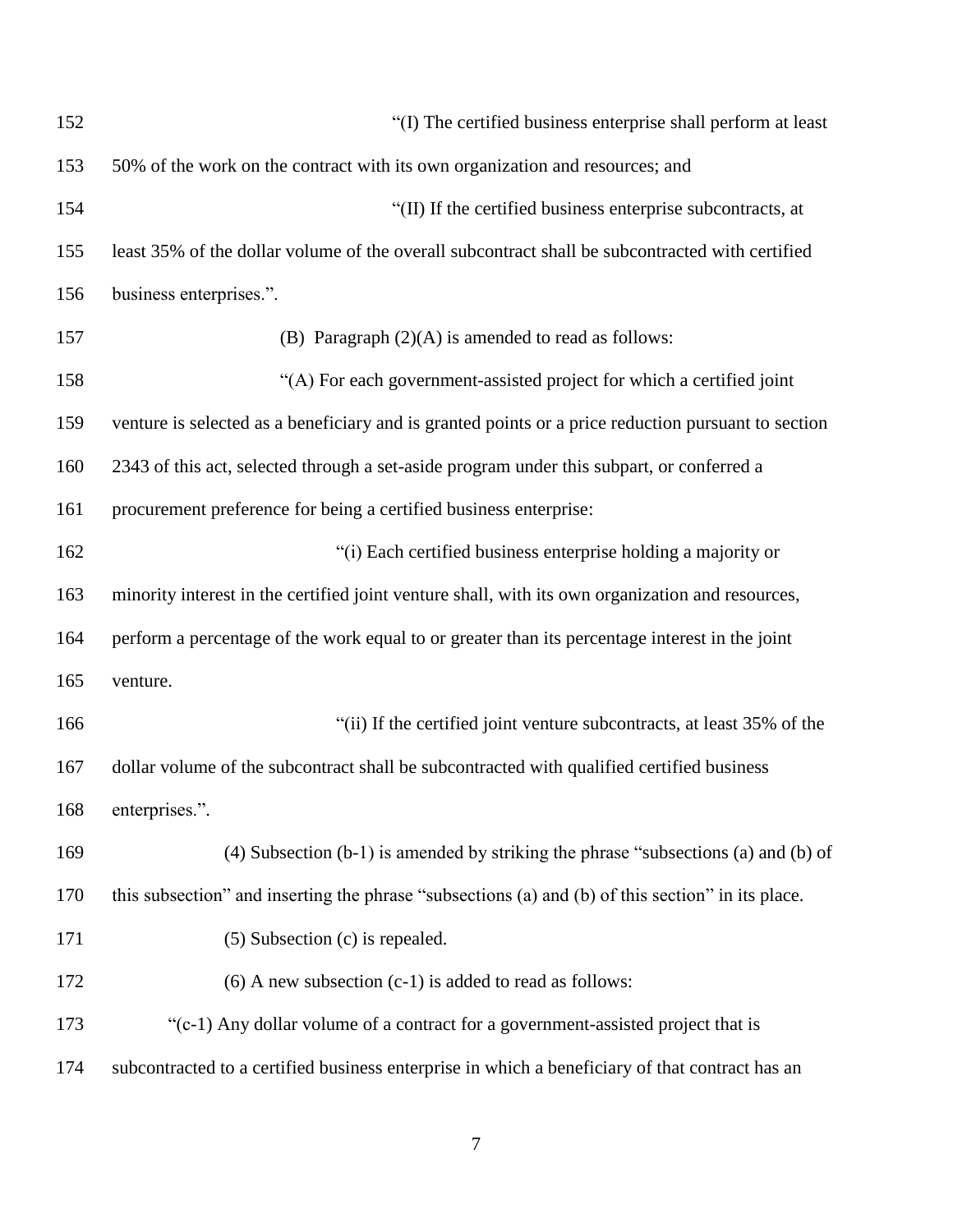|     | 175 ownership or financial interest shall not count toward the fulfillment of the 35% dollar volume |
|-----|-----------------------------------------------------------------------------------------------------|
| 176 | subcontracting requirement set forth in this section.".                                             |

| 177 | $(7)$ Subsection $(d)(3)$ is amended by striking the word "District" and inserting the         |
|-----|------------------------------------------------------------------------------------------------|
| 178 | phrase "procurement agency" in its place.                                                      |
| 179 | (8) Subsection (h) is repealed.                                                                |
| 180 | (9) Subsection (i) is amended as follows:                                                      |
| 181 | (A) Paragraph (1) is amended by striking the phrase "A beneficiary" and                        |
| 182 | inserting the phrase "A beneficiary on a government-assisted project subject to subcontracting |
| 183 | requirements under subsections (a), (b), or $(b-1)$ of this section" in its place.             |
| 184 | (B) A new paragraph (1A) is added to read as follows:                                          |
| 185 | "(1A) The initial quarterly report filed by the beneficiary shall include a copy of            |
| 186 | the subcontracting plan."                                                                      |
| 187 | (B) New paragraphs (3) and (4) are added to read as follows:                                   |
| 188 | "(3) A subcontractor identified on a beneficiary's subcontracting plan shall not               |
| 189 | commence performance on the subcontract until the subcontract has been executed. The           |
| 190 | beneficiary shall not receive credit for monies paid to a certified business enterprise        |
| 191 | subcontractor for work performed on the government-assisted project before the subcontract     |
| 192 | agreement was executed.                                                                        |
| 193 | "(4) If a beneficiary fails to timely submit copies of the executed subcontracts, the          |
| 194 | beneficiary's failure shall render voidable by the District any underlying contract with the   |
| 195 | beneficiary for that project.".                                                                |
| 196 | (k) Section 2349a(a) (D.C. Official Code $\S$ 2-218.49a(a)) is amended as follows:             |
| 197 | $(1)$ A new paragraph $(1A)$ is added to read as follows:                                      |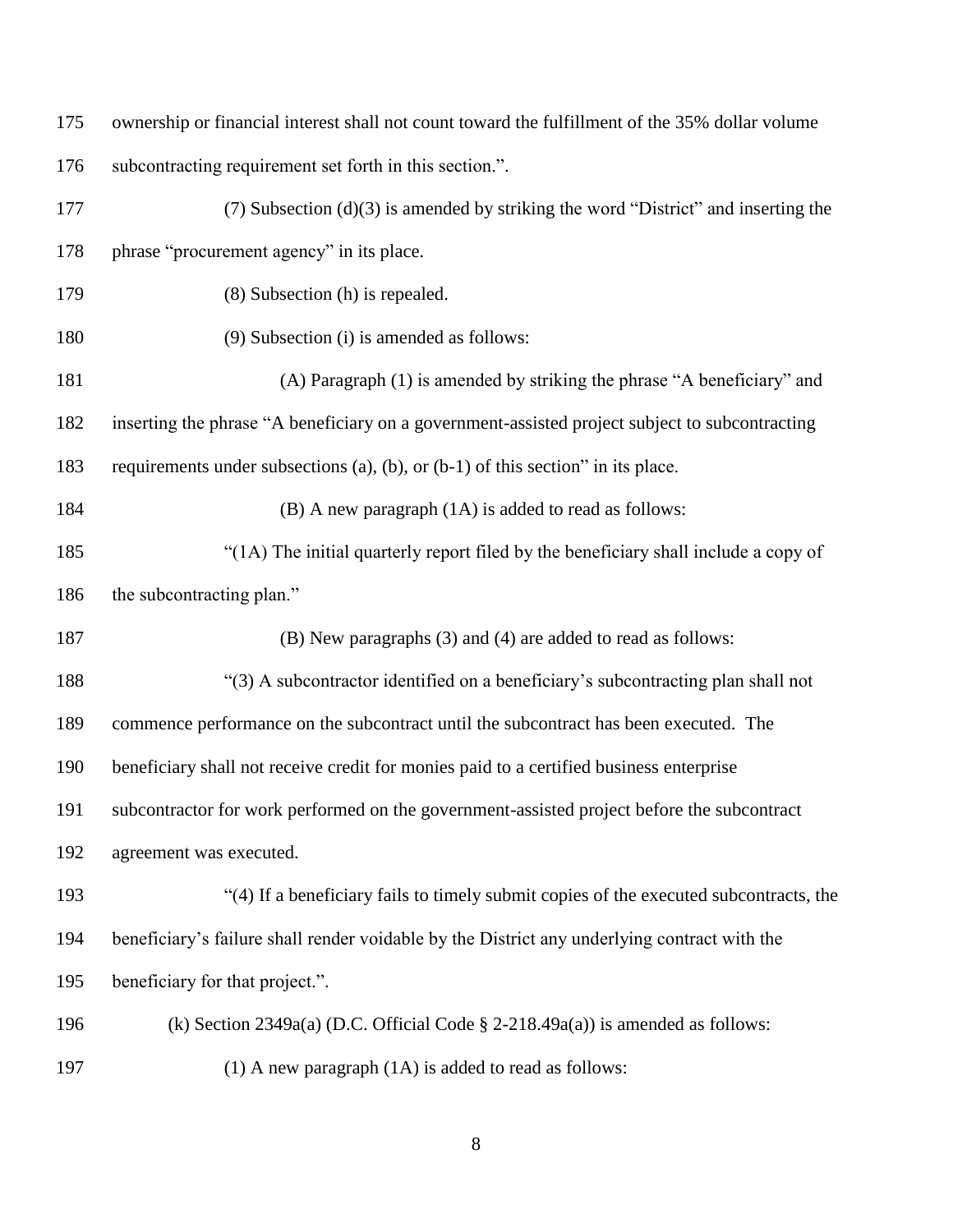| 198 | "(1A) An investment of a small investor, disadvantaged investor, or certified                      |
|-----|----------------------------------------------------------------------------------------------------|
| 199 | equity participant shall not count toward the 20% equity requirement set forth in paragraph (1) of |
| 200 | this subsection if the small investor, disadvantaged investor, or certified equity participant and |
| 201 | the beneficiary for the project stand in any of the following relationships with one another:      |
| 202 | "(A) One stands in an employee-employer relationship to the other;                                 |
| 203 | "(B) One has an ownership or financial interest in the other; or                                   |
| 204 | "(C) One has a fiduciary duty to the other.".                                                      |
| 205 | $(2)$ New paragraphs $(4)$ , $(5)$ , and $(6)$ are added to read as follows:                       |
| 206 | "(4) An equity sponsor for a government-assisted project shall not be required to                  |
| 207 | pay developer fees, acquisition fees, or general contractor fees that, when totaled, are           |
| 208 | unreasonably disproportionate to the percentage of its equity investment in the project.           |
| 209 | "(5) An equity sponsor for a government-assisted project shall have voting rights                  |
| 210 | pertaining to personnel and managerial decisions on a covered project that are commensurate        |
| 211 | with its percentage of equity investment.                                                          |
| 212 | "(6) The Mayor shall issue rules, pursuant to section 2372, specifying:                            |
| 213 | "(A) The maximum ratio between the percentage of total fees an equity                              |
| 214 | sponsor is required to pay and the percentage of its equity investment, before those fees become   |
| 215 | unreasonably disproportionate for purposes of paragraph (4) of this subsection; and                |
| 216 | "(B) The minimum ratio, between an equity sponsor's percentage of total                            |
| 217 | voting rights and the percentage of its equity investment in the project, that makes the sponsor's |
| 218 | voting rights commensurate with its percentage of equity investment for purposes of paragraph      |
| 219 | $(5)$ of this subsection.".                                                                        |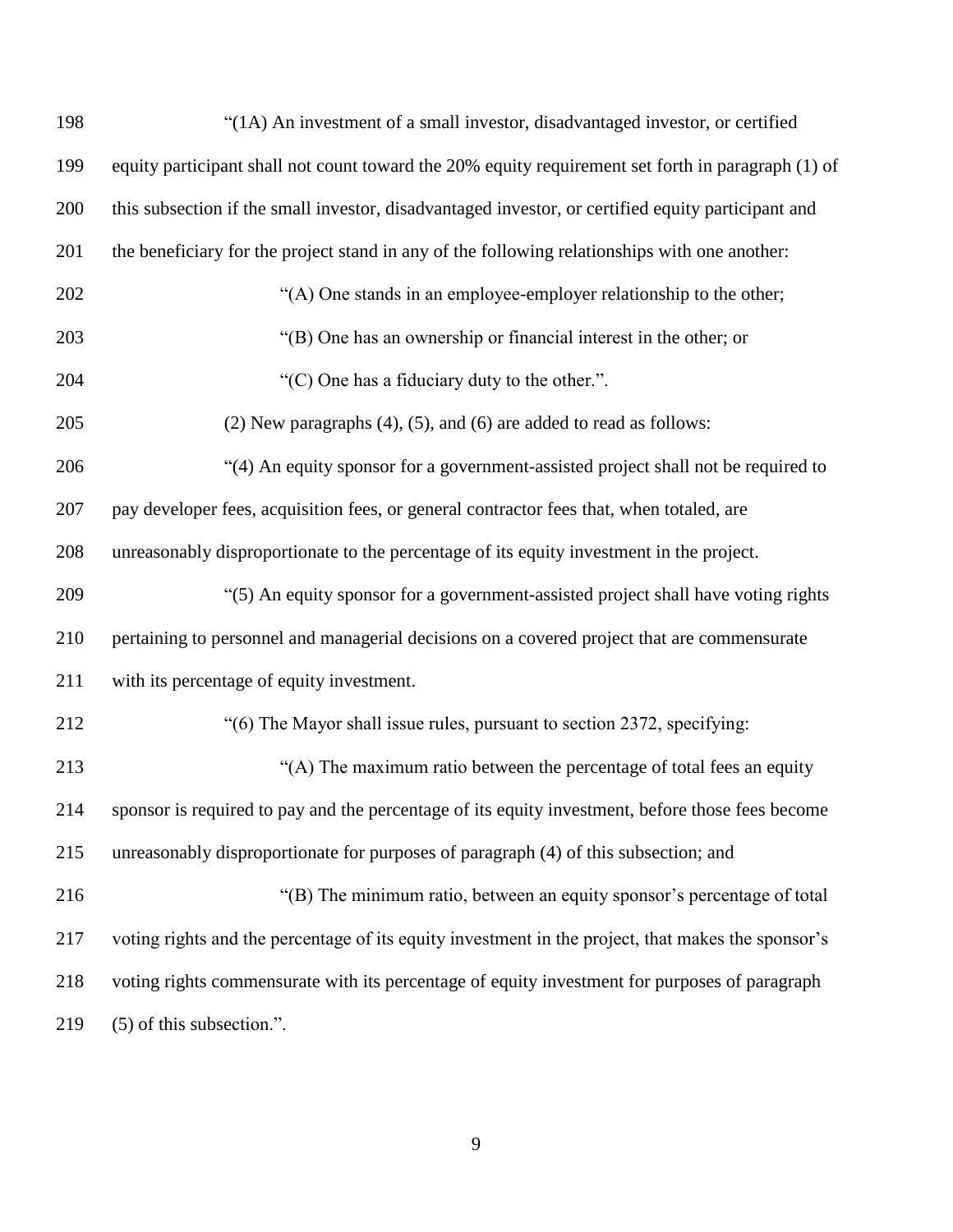| 220 | (1) Section 2354(a), (b), and (c)(2) (D.C. Official Code $\S$ 2-218.54(a), (b), and (c)(2)) are    |
|-----|----------------------------------------------------------------------------------------------------|
| 221 | repealed.                                                                                          |
| 222 | (m) Section 2361 (D.C. Official Code $\S$ 2-218.61) is amended by adding a new                     |
| 223 | subsection (f) to read as follows:                                                                 |
| 224 | " $(f)(1)$ Within 90 days after the effective date of the 2020 Act, a business enterprise          |
| 225 | certified as a local business enterprise as of the day before the 2020 Act's effective date shall  |
| 226 | submit an updated application for certification to the Department, regardless of the date on which |
| 227 | the certified business enterprise's certification is scheduled to expire, if:                      |
| 228 | "(A) The business enterprise is not independently owned and operated                               |
| 229 | within the meaning of this act; or                                                                 |
| 230 | "(B) The certification of the business enterprise was based in part on its                         |
| 231 | demonstration that more than 50% of the assets of the business enterprise, excluding bank          |
| 232 | accounts, were located in the District.                                                            |
| 233 | "(2) An application required by this subsection shall contain the information                      |
| 234 | required by subsection (b) of this section; provided, that the Department may by rule modify the   |
| 235 | documents or information required to be submitted with the application.                            |
| 236 | "(3) The Department shall revoke the certification of a certified business                         |
| 237 | enterprise subject to paragraph (1) of this subsection if:                                         |
| 238 | "(A) The business enterprise timely files an application under this                                |
| 239 | subsection, and the Department determines that the business no longer meets the requirements       |
| 240 | for certification under this act; or                                                               |
| 241 | "(B) The business enterprise fails to timely file an application under this                        |
| 242 | subsection.                                                                                        |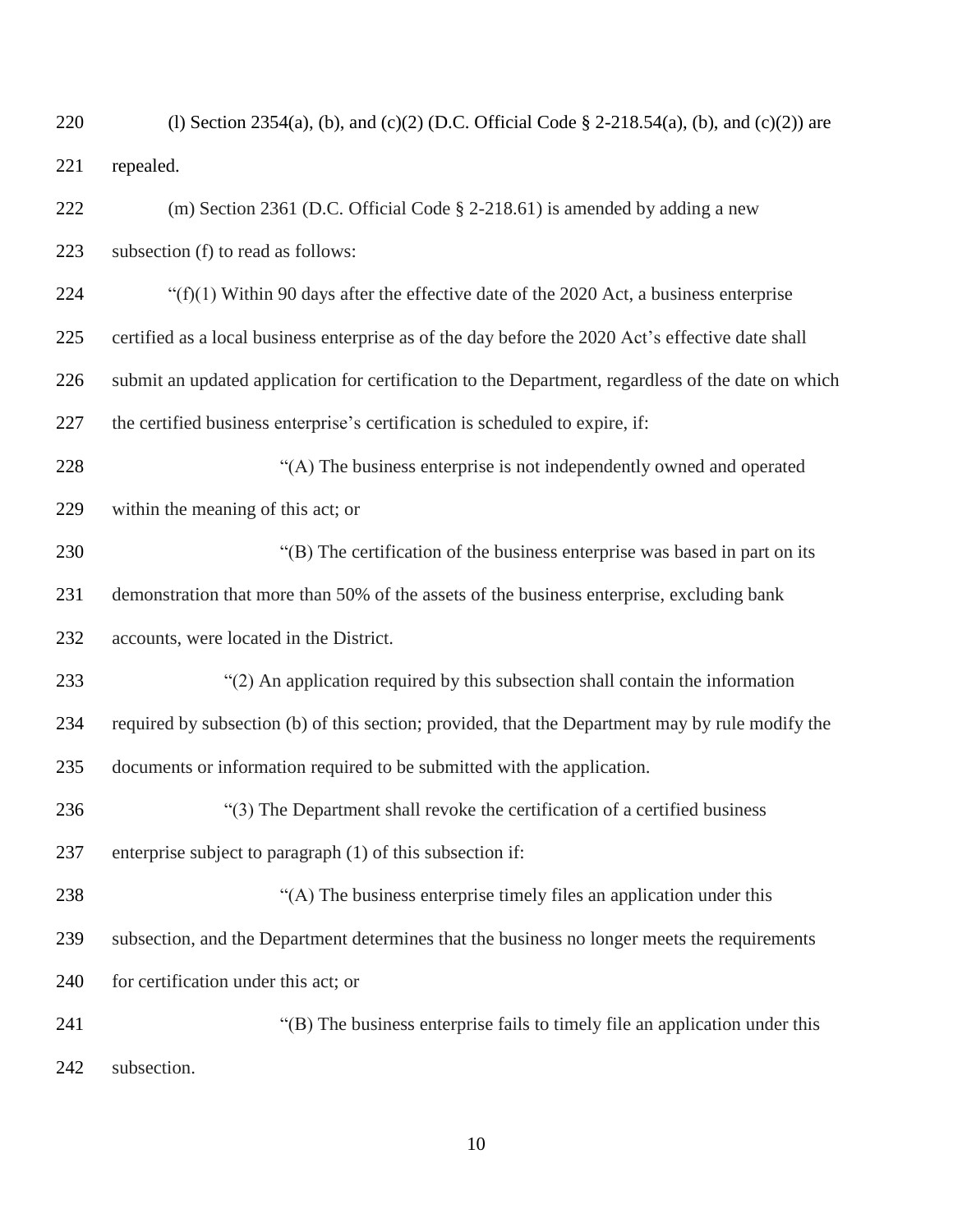| 243 | "(4) A business enterprise whose certification is revoked under paragraph (3) of                     |
|-----|------------------------------------------------------------------------------------------------------|
| 244 | this subsection shall nonetheless be treated as a certified business enterprise for the purpose of   |
| 245 | the following contracts, including with respect to the contracting, subcontracting, and              |
| 246 | procurement requirements of this act, as well as any applicable subcontractor credit described in    |
| 247 | this act, so long as the business enterprise remains in compliance with the other provisions of this |
| 248 | act:                                                                                                 |
| 249 | "(A) Any contract between the business enterprise and the District that                              |
| 250 | was executed before the effective date of the 2020 Act; and                                          |
| 251 | "(B) Any contract executed before the effective date of the 2020 Act on                              |
| 252 | which the business enterprise was included as a subcontractor on a subcontracting plan.              |
| 253 | "(5) For the purpose of this subsection, the phrase "2020 Act" refers to the                         |
| 254 | Supporting Local Business Enterprises Amendment Act of 2020, introduced on ____ (Bill 23-            |
| 255 | $)^{\prime\prime}$ .                                                                                 |
| 256 | (n) A new section 2361a is added to read as follows:                                                 |
| 257 | "Sec. 2361a. Certificate of registration during a public health emergency.                           |
| 258 | "(a) During a public health emergency declared by the Mayor pursuant to section 5a of                |
| 259 | the District of Columbia Public Emergency Act of 1980, effective October 17, 2002 (D.C. Law          |
| 260 | 14-194; D.C. Official Code § 7-2304.01):                                                             |
| 261 | "(1) A business enterprise that satisfies all elements of section 2331 other than                    |
| 262 | section 2331(2) shall still be eligible for certification or subsequent certification as provided in |
| 263 | section 2361 if:                                                                                     |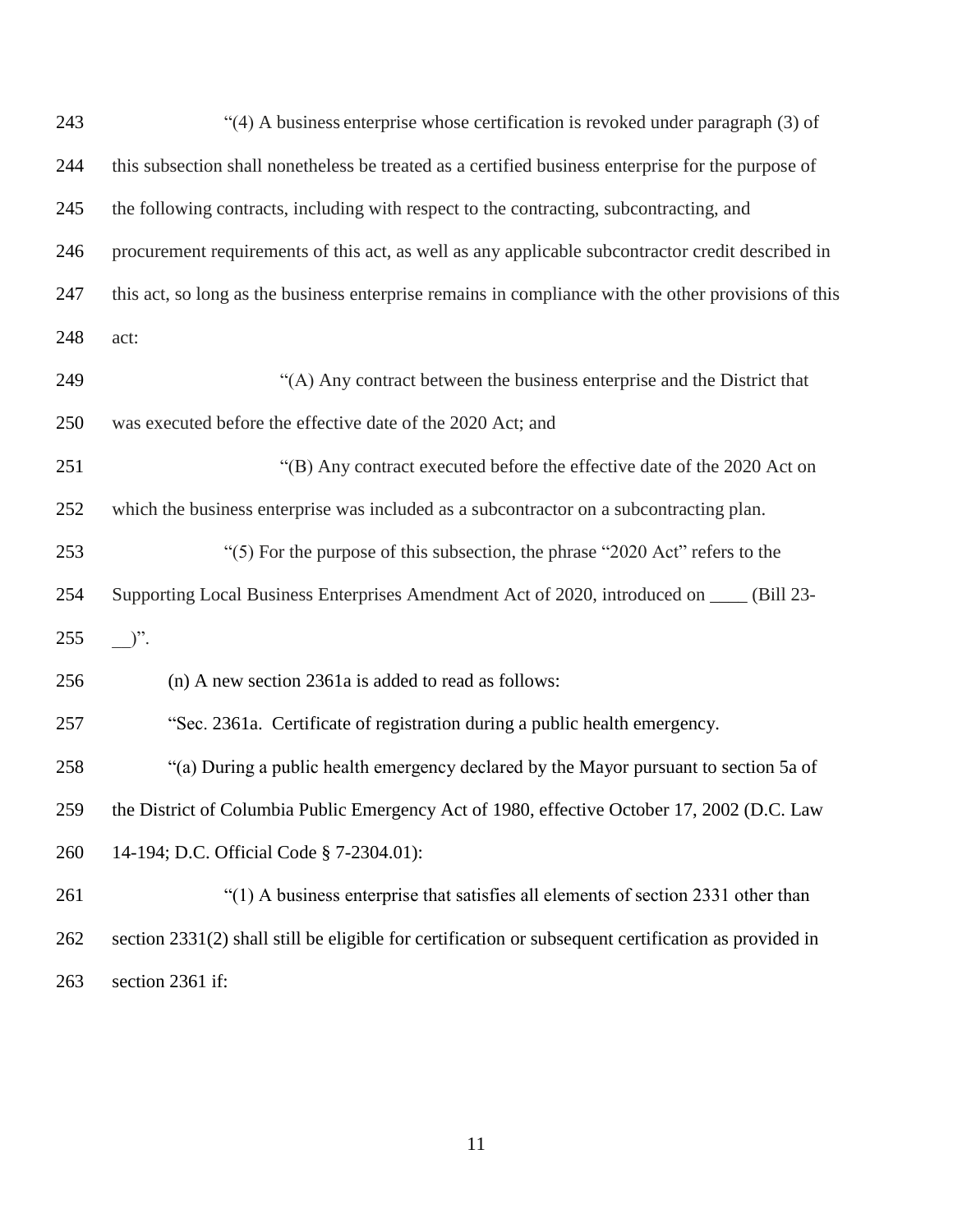| 264 | "(A) The business enterprise demonstrates that its chief executive officer                        |
|-----|---------------------------------------------------------------------------------------------------|
| 265 | and highest-level managerial employees are restricted from working in the business enterprise's   |
| 266 | principal office due to the declared public health emergency; and                                 |
| 267 | "(B) The principal office maintained by the business enterprise in the                            |
| 268 | District is either:                                                                               |
| 269 | "(i) A brick-and-mortar dedicated office space leased or owned by                                 |
| 270 | the business enterprise; or                                                                       |
| 271 | "(ii) A leased or owned dwelling in which the majority owner of                                   |
| 272 | the business enterprise resides.                                                                  |
| 273 | " $(2)$ A business enterprise certified pursuant to paragraph $(1)$ of this subsection            |
| 274 | shall be eligible for subsequent certification pursuant to section 2361(c-1) during the public    |
| 275 | health emergency if it either:                                                                    |
| 276 | "(A) Files a no-change affidavit, pursuant to section 2361(c-1), attesting                        |
| 277 | that there has been no material change in the business enterprise's business status and that the  |
| 278 | business enterprise continues to satisfy the requirements of paragraph (1) of this subsection; or |
| 279 | "(B) Demonstrates that the business enterprise satisfies section 2331.                            |
| 280 | "(b) A business enterprise certified pursuant to paragraph $(a)(1)$ of this section shall be      |
| 281 | eligible for subsequent certification after the public health emergency has ended so long as the  |
| 282 | business enterprise demonstrates that it satisfies section 2331.                                  |
| 283 | "(c) Notwithstanding section 2361(d), a certificate of registration issued during a public        |
| 284 | health emergency to a business enterprise shall expire 1 year after the date of approval of the   |
| 285 | application if the business enterprise did not demonstrate its compliance with section 2331(2).". |
| 286 | (o) Section 2363 (D.C. Official Code $\S$ 2-218.63) is amended as follows:                        |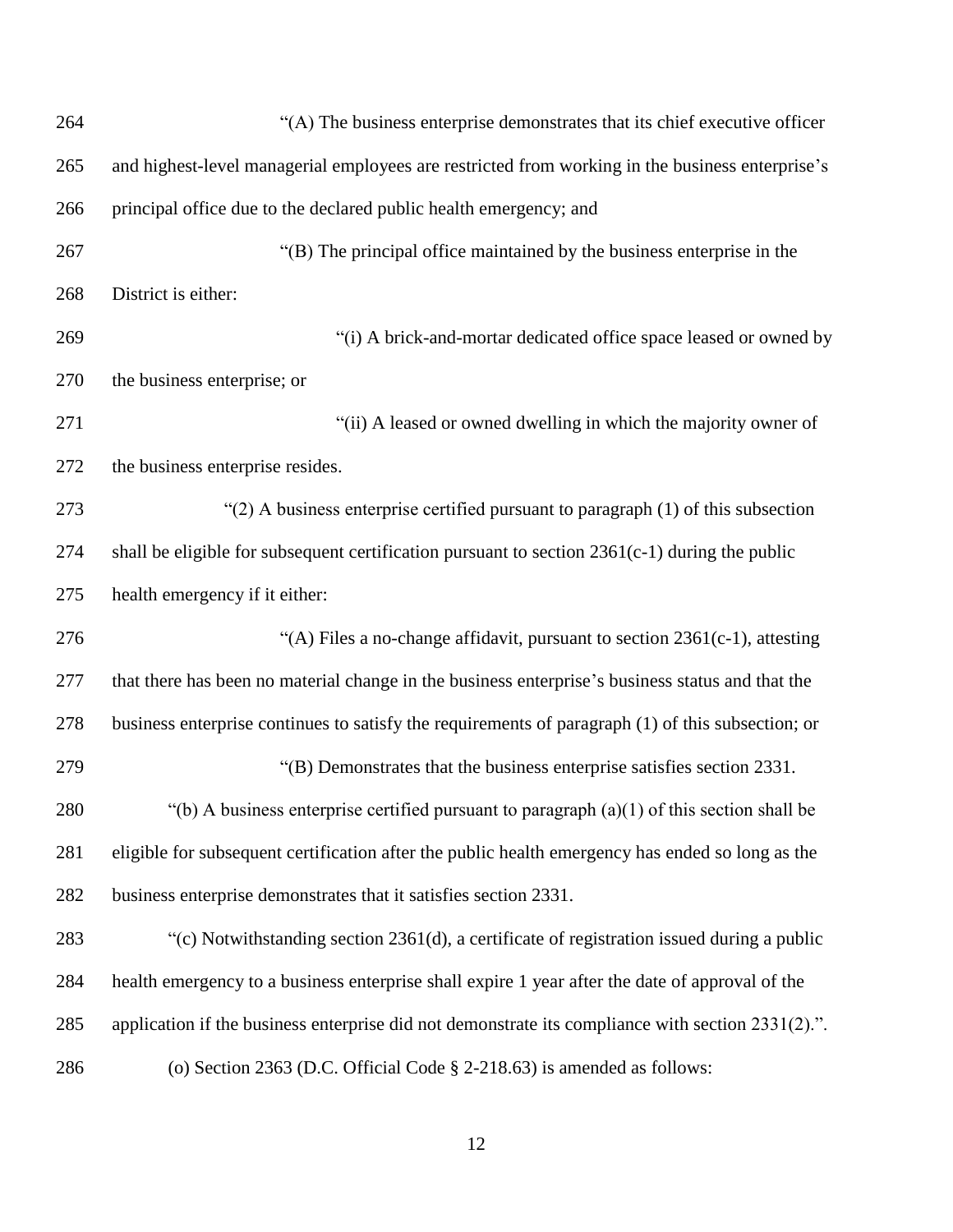| 287 | (1) Subsection (a) is amended as follows:                                                        |
|-----|--------------------------------------------------------------------------------------------------|
| 288 | (A) Paragraph $(3)(J)$ is amended by striking the phrase "regulations." and                      |
| 289 | inserting the phrase "regulations; or" in its place.                                             |
| 290 | (B) A new paragraph (4) is added to read as follows:                                             |
| 291 | "(4) A business enterprise:                                                                      |
| 292 | "(A) Willfully obstructed or impeded, or attempted to obstruct or                                |
| 293 | impede, a District government employee investigating the qualifications of a business enterprise |
| 294 | that has requested certification;                                                                |
| 295 | "(B) In any certified business enterprise matter administered under this                         |
| 296 | act:                                                                                             |
| 297 | "(i) Fraudulently obtained, attempted to obtain, or aided another                                |
| 298 | person in fraudulently obtaining or attempting to obtain, public moneys to which the person is   |
| 299 | not entitled under this subsection;                                                              |
| 300 | "(ii) Willfully falsified, concealed, or covered up a material fact by                           |
| 301 | any scheme or device;                                                                            |
| 302 | "(iii) Made a materially false statement or representation; or                                   |
| 303 | "(iv) Used a false writing or document that the business enterprise                              |
| 304 | knows to contain a false statement or entry.".                                                   |
| 305 | (2) Subsection (c) is amended as follows:                                                        |
| 306 | (A) Paragraph (3) is amended as follows:                                                         |
| 307 | (i) The lead-in language is amended by striking the phrase                                       |
| 308 | "subsection (a)(3), in addition to" and inserting the phrase "subsection (a)(3) or (a)(4), in    |
| 309 | addition to" in its place.                                                                       |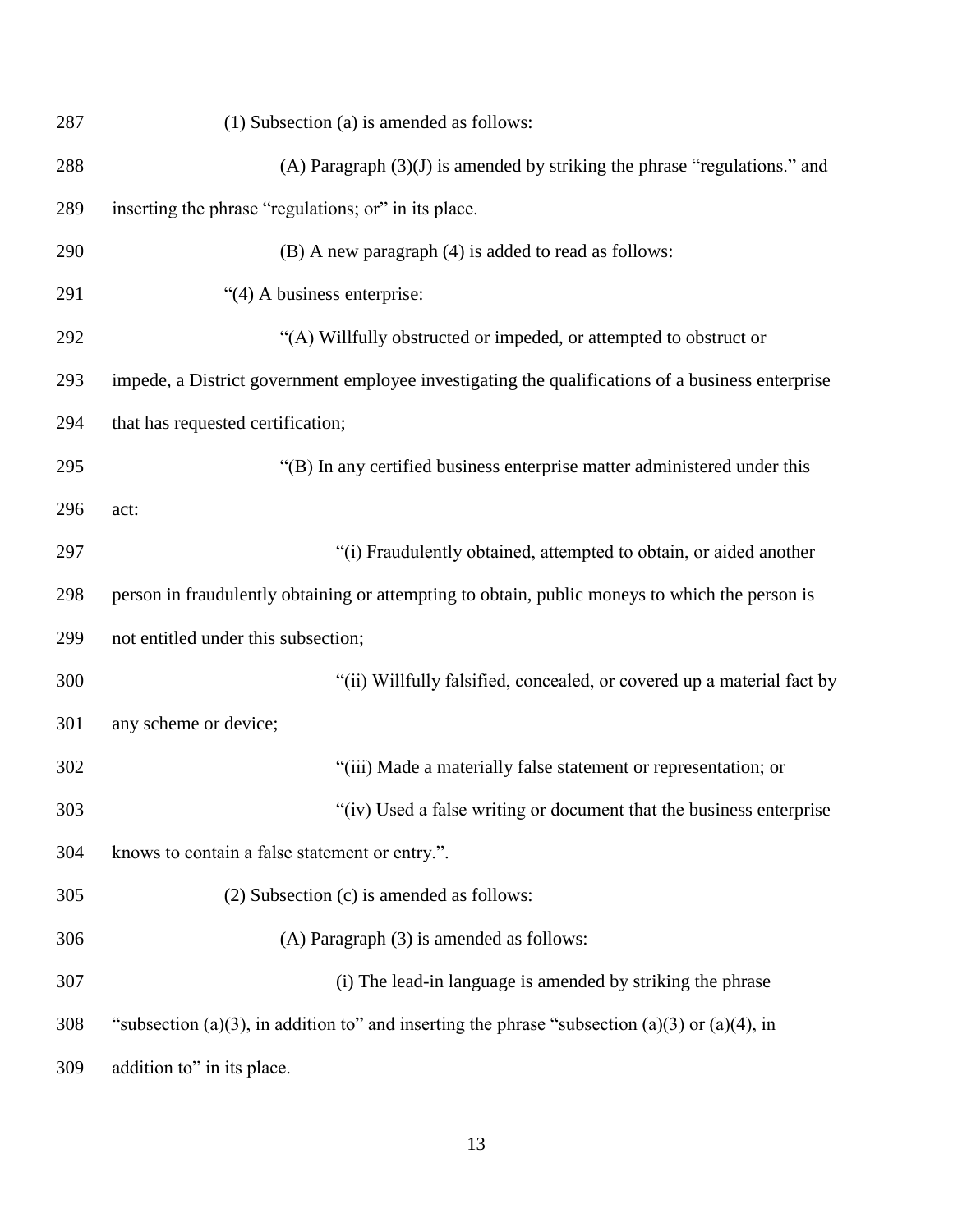| 310 | (ii) Subparagraph (A) is amended by striking the phrase                                              |
|-----|------------------------------------------------------------------------------------------------------|
| 311 | "subsection (a)(3)" and inserting the phrase "subsection (a)(3) or (a)(4)" in its place.             |
| 312 | (iii) Subparagraph (B) is amended by striking the phrase                                             |
| 313 | "subsection (a)(3)" and inserting the phrase "subsection (a)(3) or (a)(4)" in its place.             |
| 314 | (B) Paragraph (4) is amended by striking the phrase "10% of the dollar                               |
| 315 | volume of the contract that the beneficiary or certified joint venture was required but failed to    |
| 316 | subcontract." and inserting the phrase "100% of the difference between the dollar volume the         |
| 317 | beneficiary or certified joint venture was required to subcontract to certified business enterprises |
| 318 | under section 2346 and the actual dollar volume subcontracted to certified business enterprises"     |
| 319 | in its place.                                                                                        |
| 320 | (3) Subsection $(g)(1)$ is amended by striking the word "certified".                                 |
| 321 | (p) Section 2367 (D.C. Official Code § 2-218.67) is repealed.                                        |
| 322 | (q) Section 2371 (D.C. Official Code § 2-218.71) is repealed.                                        |
| 323 | Sec. 3. Section 3 of the District of Columbia Government Quick Payment Act of 1984,                  |
| 324 | effective March 15, 1985 (D.C. Law 5-164; D.C. Official Code § D.C. Code § 2-221.02), is             |
| 325 | amended as follows:                                                                                  |
| 326 | (a) Subsection (d) is amended by adding a new paragraph (1A) to read as follows:                     |
| 327 | "(1A) A clause requiring a beneficiary performing work on a government-assisted                      |
| 328 | project for which a certified business enterprise ("CBE") is utilized to meet the subcontracting     |
| 329 | requirements pursuant to section 2346 of the Small and Certified Business Enterprise                 |
| 330 | Development and Assistance Act of 2005, effective October 20, 2005 (D.C. Law 16-33; D.C.             |
| 331 | Official Code § 2-218.36), to submit an invoice to the District every 30 calendar days for work      |
| 332 | by the CBE subcontractor that, in the beneficiary's judgment, the subcontractor has satisfactorily   |